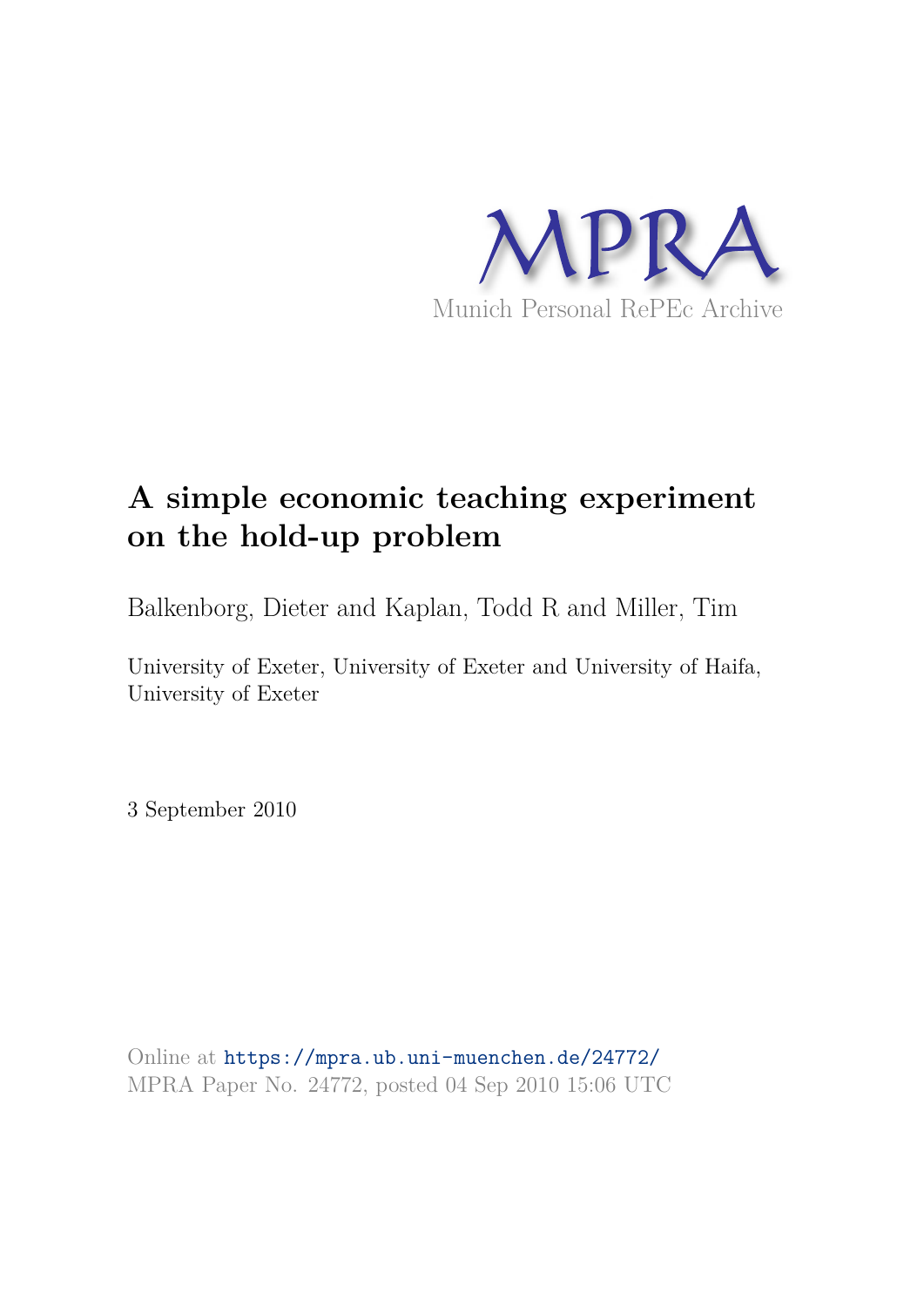# **A simple economic teaching experiment on the holdup problem<sup>1</sup>**

by

Dieter Balkenborg, Todd Kaplan and Timothy Miller University of Exeter

**Abstract:** The hold-up problem is central to the theory of incomplete contracts. It shows how the difficulty to write complete contracts and the resulting need to renegotiate can lead to underinvestment. We describe the design of a simple teaching experiment that illustrates the hold-up problem. The model used is a simple perfect information game. The experiment can hence also be used to illustrate the concept of subgame perfect equilibrium and the problem of making non-binding commitments.

# **Introduction**

 $\overline{a}$ 

Teaching experiments can be a very powerful tool to illustrate economic key concepts. Rather than being exposed to an economic concept only theoretically, the students experience first hand the underlying economic problem in the classroom and thereby develop an intuitive understanding of the concept before it is formally discussed. This can help students both to understand the theoretical arguments better and to value their practical relevance more.

The hold-up problem (see Hart, 1995) results from situations where it is difficult to write complete contracts. A historic example of how the difficulty to judge quality, and hence the difficulty to write contacts contingent on quality, can lead to a hold-up problem is provided in a recent paper by Harrison and Markevich (2007). They write "When A has had to make a prior commitment to a relationship with B, B can `hold up' A for the value of that commitment. This roughly describes the power of Industry over the Army in the Soviet defense market. The normal use that Industry made of this power was to default on quality. The Army's counter-action took the form of deploying agents through industry with the authority to verify quality and reject substandard goods. The struggle ended not in victory for one side but in a compromise." The hold-up problem leads to severe economic cost, in this case the provision of too low quality and the need for spying ('monitoring').

Another often quoted historic example (sharply disputed by Coase, 2000) concerned the US car industry in the 1920's. It is claimed that Fisher Body held up General Motors, with whom they had an exclusive contract to supply body parts. They were paid at 17% above non-capital costs and held up GM by locating their body plants far away from GM's assembly plants and by producing inefficiently. The possibility of a hold up arose because the sharp increase in the demand for cars had not been foreseen

<sup>&</sup>lt;sup>1</sup> We wish to thank HEFCE for financial support, John Sloman and the rest of the Economics Network for feedback on our experimental design. We also wish to thank David Kelsey for providing an initial set of students and Marc Hodes for describing the software used for aerodynamic design in the auto industry.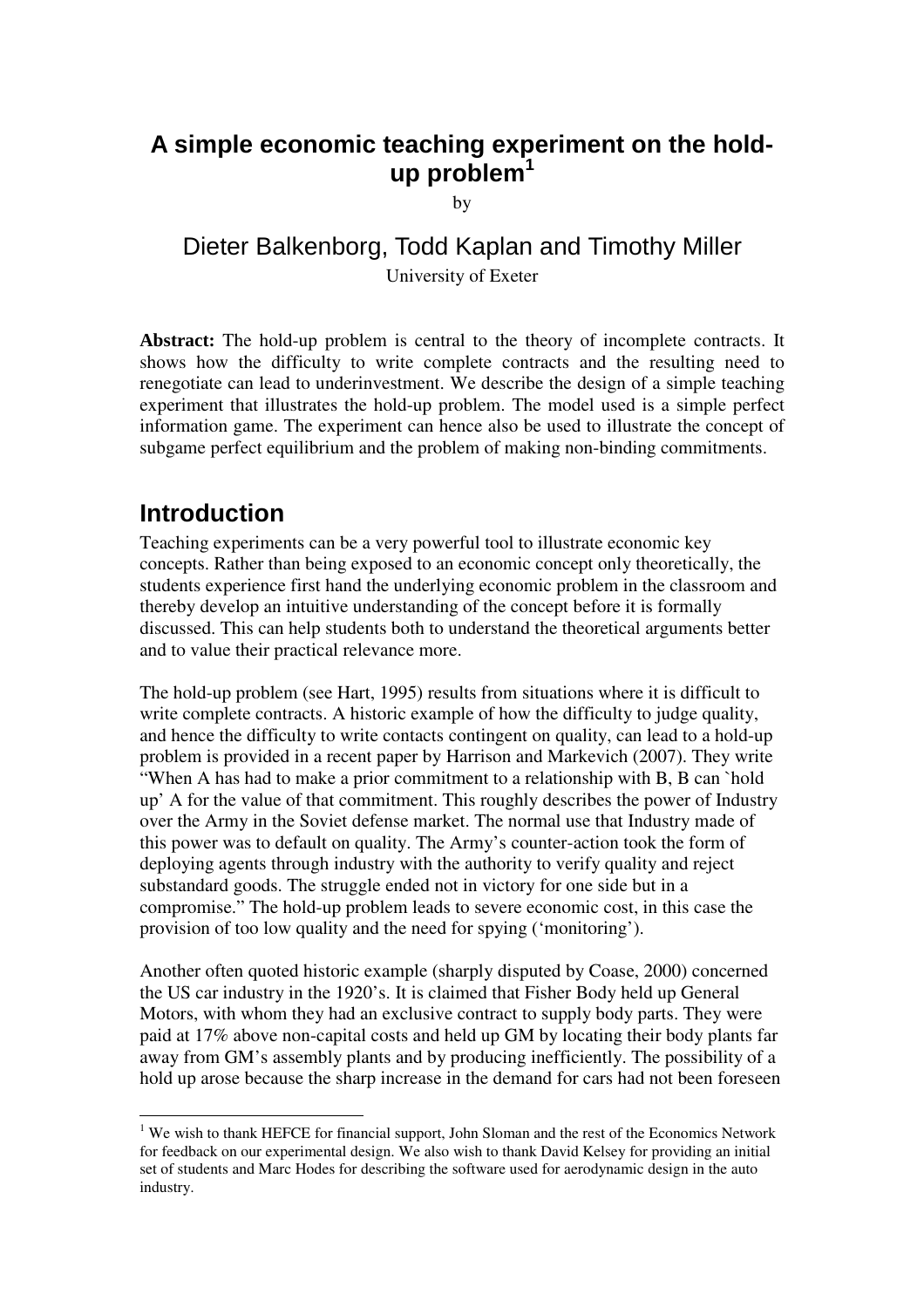when the contract was written. It has been argued that this hold up led to the acquisition of Fisher Body by GM. Hart (1995) uses the hold-up problem to explain the formation of firms and their financial structure.

Our teaching experiment is a simplified version of the hold-up problem which we developed for a lecture on corporate finance. One party called the "Buyer" (GM or the Army in the above examples) has the possibility of making a relation-specific investment whose value depends on the delivery of an input by another party called the "Supplier" (Fisher Body or the Industry in the examples). If the investment is made, this gives the supplier the possibility to hold up the Buyer by raising the price. (In the examples the inputs were not produced in the required quality or quantity on time). In case the price is raised, the Buyer can, at a loss to herself, change the supplier.

We run two treatments which differ only by one parameter. In both treatments it is optimal for the Supplier to hold up the buyer and for the Buyer to accept the hold up. In the first treatment it is optimal to invest even if there is a hold-up while in the second treatment it is better not to invest due to the hold up. We choose this set-up because it allows students first to learn that there will be a hold-up and then to experience the economic consequence of underinvestment caused by the hold-up problem.

In our experiment students typically learn to play according to subgame perfect equilibrium (Selten 1965). The experiment is therefore also useful to introduce this concept in a game theory class, perhaps coupled with other experiments (e.g. on the ultimatum game or trust game to illustrate the limitations of this concept.)

We will discuss both a computerized internet version and a non-computerized version of the experiment. Both can be run conveniently in less than an hour and there will typically be time left for discussions. The computerized version can be run over the Internet using our Finance and Economics Experimental Laboratory at Exeter (FEELE) website. In the next section we describe the game illustrating the hold-up problem and its analysis in more detail. In Section 3 we describe the computerized version and the hand-run version of the experiment. Section 4 discusses some results obtained from running the experiments. The Appendix provides the graphs of the extensive forms that we use and which should be given to participating students and also some further material needed for the hand-run version

# **Description and Analysis of the Hold-Up Experiment**

# **The Hold-Up Problem**

Two firms, referred to as the buyer and the supplier, are engaged in a long term business relationship. The buyer has an opportunity to invest in some specialist equipment that will increase her profits in the long term but only if the relationship continues with the same supplier.

If the two firms could agree a binding contract at the time the investment is made, covering the entire period of the investment, anticipating all possible outcomes and providing protection for them both in every situation that might arise, then the buyer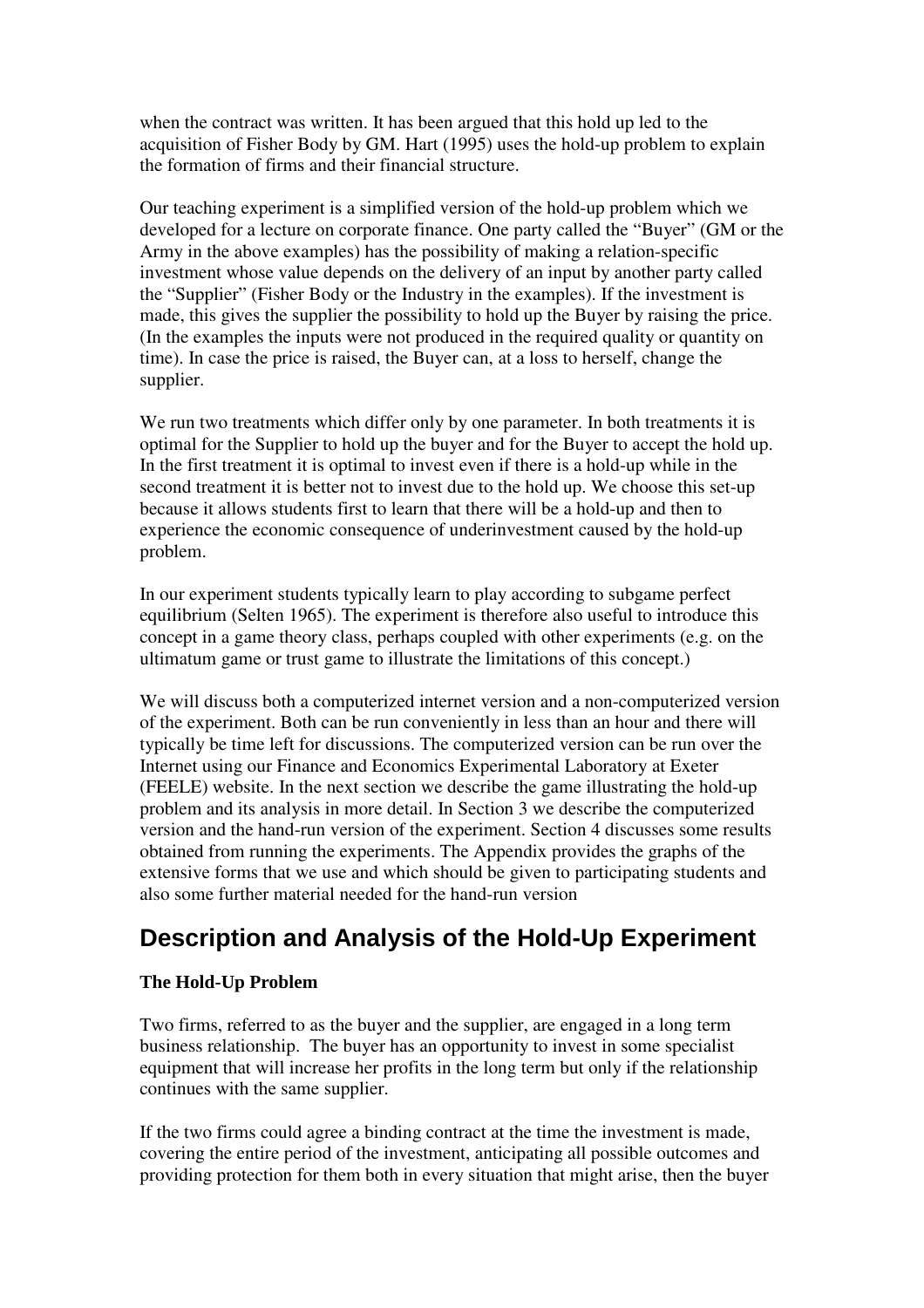could make the investment with confidence and both firms could enjoy higher profits. Unfortunately, it is not possible to draw up such a contract because of (a) unforeseeable external factors, such as global technology shifts or changes in consumer lifestyles, (b) lack of trust, for instance the difficulty the buyer has in reassuring the supplier that the money has been invested properly or indeed that it has been invested at all, (c) asymmetric information, for instance the supplier may overestimate the cost of the investment to the buyer, and (d) quality problems, in that the supplier has an incentive to supply goods of inferior quality to those in the contract and it is prohibitively costly for the buyer to enforce quality compliance, despite inferior quality being readily apparent.

In consequence, the initial contract can only cover the short term and sooner or later it has to be re-negotiated, which provides an opportunity for the supplier to 'hold up' the buyer. The supplier knows that the investment represents a significant sunk cost for the buyer and attempts to use this as leverage to negotiate an increase in her prices; it is difficult for the buyer to know whether or not the increase is reasonable. It harms both parties if the renegotiations are unsuccessful: the buyer has made a wasted investment and the supplier has lost a major customer.

The hold-up problem leads to inefficiency when the buyer is reluctant to make the investment ex ante because of a fear that the supplier will exploit her extra bargaining power, in which case the supplier is 'holding up' the buyer.

#### **Experiment Design**

We model the hold-up problem as a two-player, three-stage game with player 1 the buyer and player 2 the supplier. The buyer moves first and decides whether or not to make an investment of V which if prices do not change, will increase her profits by P>V (representing a net saving of P -V). If the investment is made, the supplier then moves second and decides whether to raise her price by R or keep it the same. If the supplier raises her price, the buyer is third to move and decides whether to keep the same supplier or change to a different supplier.

Payoffs represent utility and are 0 to both buyer and supplier if the investment is not made. If the buyer makes the investment, the payoffs are P - V to the buyer and 0 to the supplier, provided the supplier does not raise prices. If the supplier raises prices by R, the payoffs are now P - V - R to the buyer and R to the supplier, provided the buyer does not change suppliers. If the buyer changes suppliers, the payoffs are -V to the buyer (equating to the loss of the original investment) and -B to the supplier (a penalty reflecting loss of business).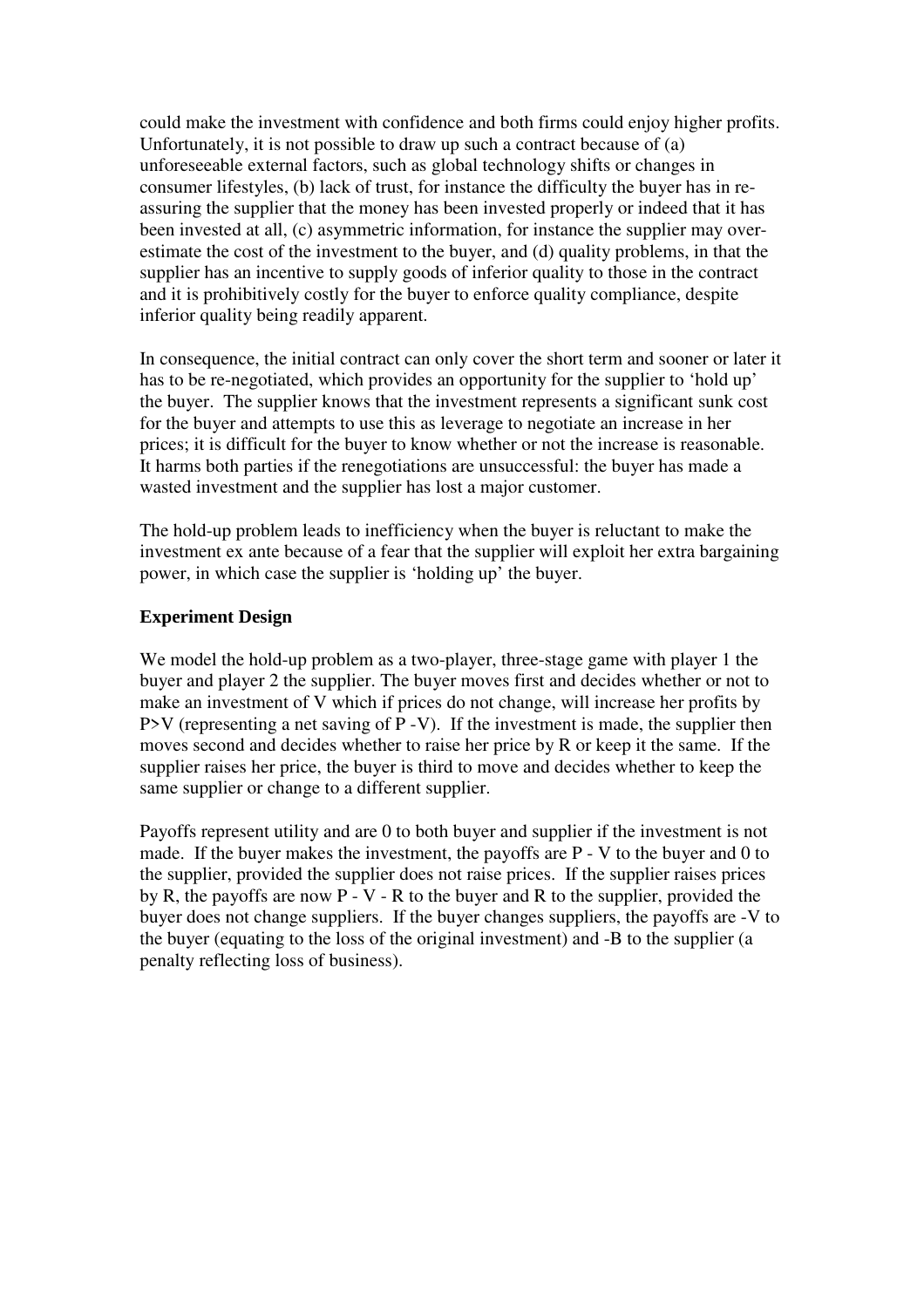

Students play 10 -20 rounds, consisting of 2 treatments of 5-10 rounds each, in random pairings with fixed roles as buyer or supplier. The parameters P, R and B are the same in both treatments but the cost to the buyer of making the investment is increased from  $V_1$  in the first treatment to  $V_2$  in the second (  $P>V_1$ ,  $V_2$ ) such that P - V<sub>1</sub> - R > 0 and P - V<sub>2</sub> - R < 0; this is the buyer's payoff from keeping the same supplier in the 1 stage sub-game that is reached if the buyer invests and the supplier raises her price.

The payoffs used are generated by setting  $P = 1500$ ,  $R = 750$ ,  $B = 1000$ ,  $V_1 = 500$  and  $V_2 = 1000$ .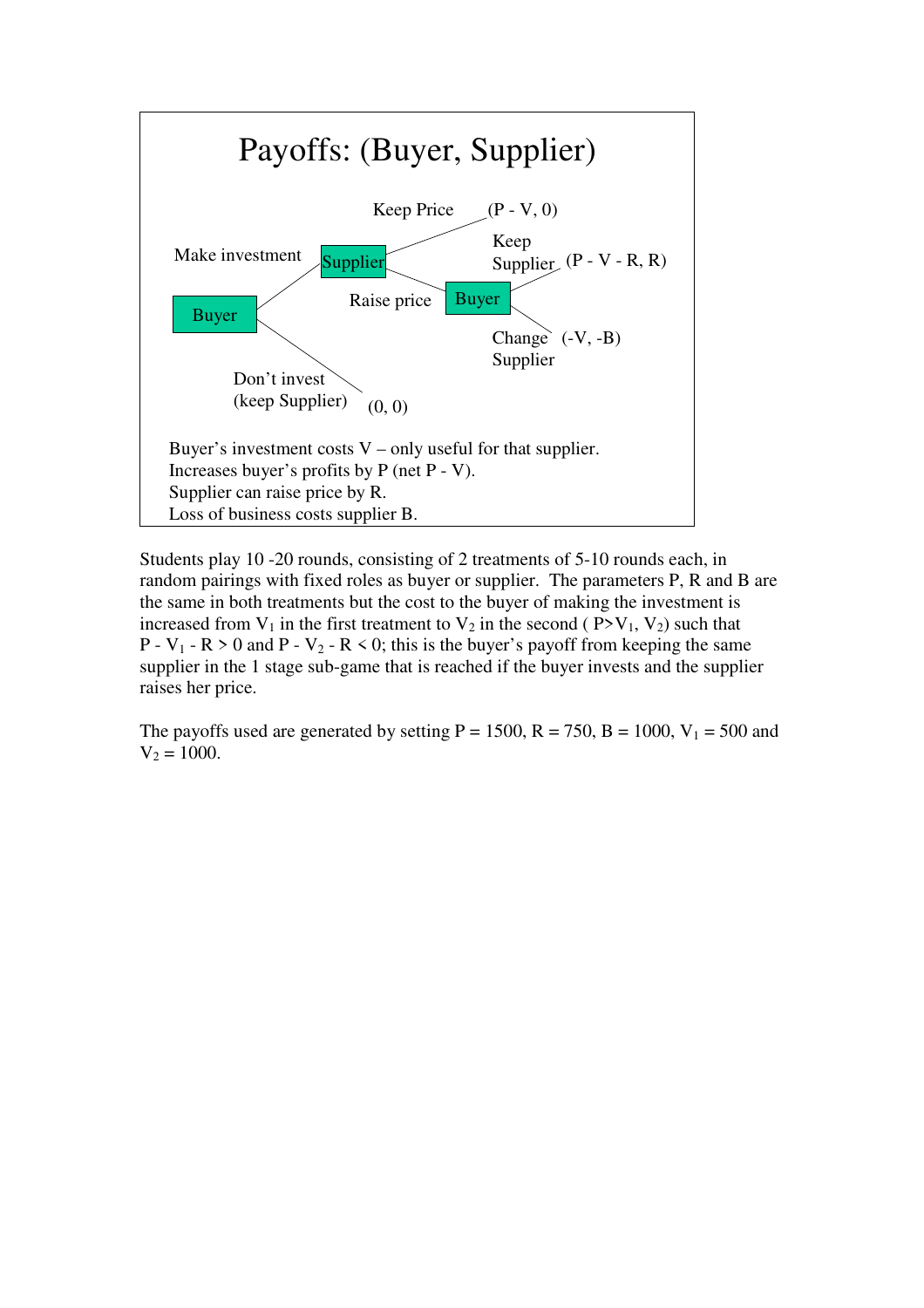

Applying backward induction to the part 1 game, the buyer prefers 250 to -500 so she keeps the same supplier. The supplier prefers 750 to 0 so she raises her price. The buyer prefers 250 to 0 so she makes the investment. The payoffs are 250 to the buyer and 750 to the supplier. The investment is made and an efficient outcome is reached. The purpose of this first part of the experiment is that it gives students the opportunity to learn that it is optimal for the buyer to accept the price decrease. Hence it is pays for the supplier to hold up the buyer. The hold-up problem arises, but it does not lead to inefficiency.

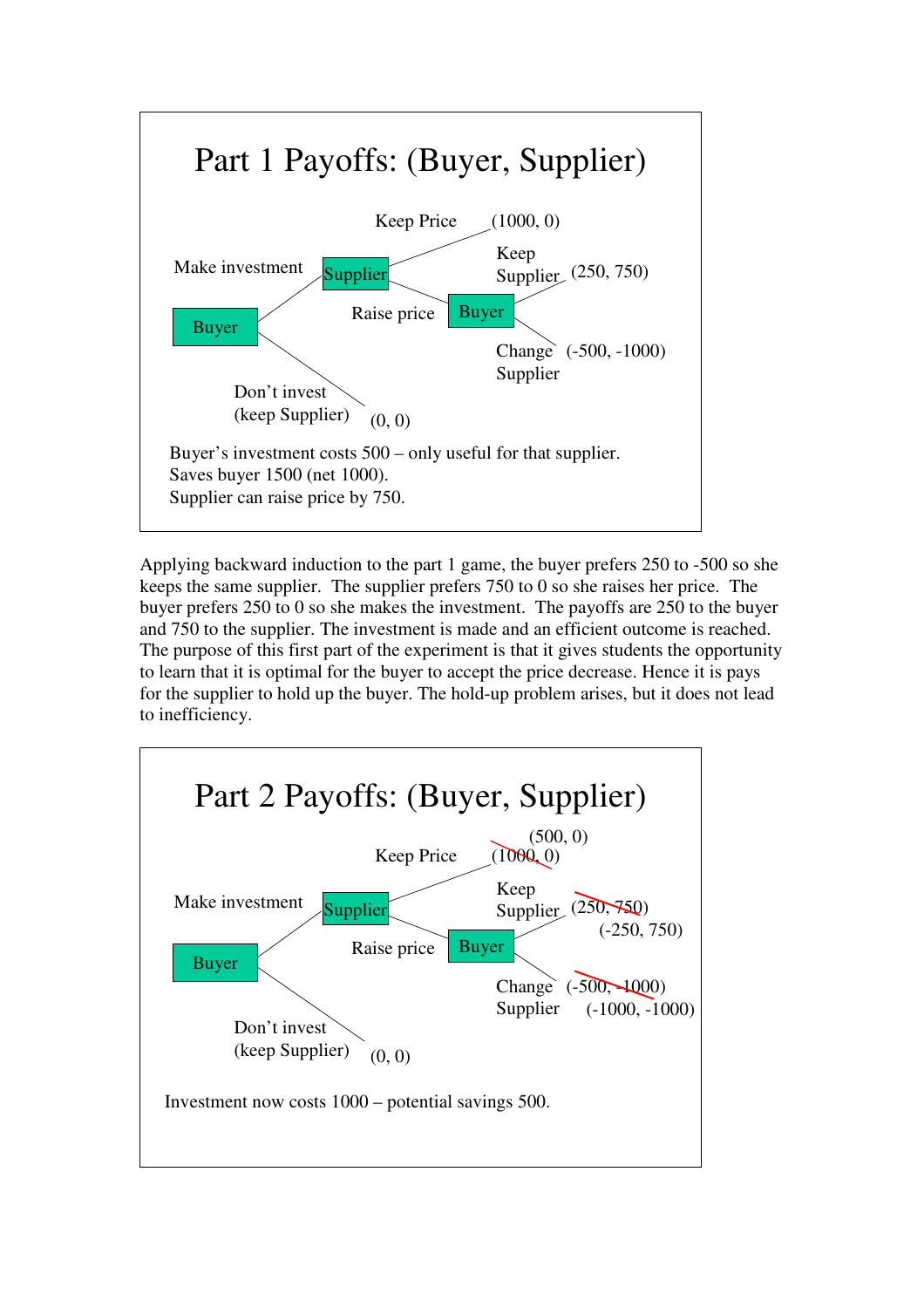In the part 2 game, again by backward induction, the buyer prefers –250 to -1000 so she keeps the same supplier. The supplier prefers 750 to 0 so she raises her price. The buyer prefers 0 to -250 so she does not make the investment. The payoffs are 0 to the buyer and 0 to the supplier; the investment is not made. Having learned in the first part that the supplier will hold up the buyer, the buyer will now hesitate and (if rational) not make the investment. In the second part the hold-up problem leads to an economic inefficiency.

# **Game Theory, Non-credible threats and Subgame Perfection**

In solving the above games we have determined the subgame perfect equilibrium by backward induction. In a game theoretic lecture one would like to add that the game has other (pure strategy) Nash equilibria as well. This is most easily seen by looking at the normal form representation of the game. The supplier has two choices at his single decision node and hence two strategies, namely to keep or to raise the price.<sup>2</sup> The buyer has two choices at each of his decision nodes and hence four strategies corresponding to the choice possibilities at his decision nodes. These are: "invest" at his first node and "keep" at his second, "invest" at his first node and "switch" at his second, "not invest" at his first node and "keep" at his second, and "not invest" at his first node and "switch" at his second. It is natural to combine the last two strategies because they do not allow the second decision node to be reached. However, von Neumann and Morgenstern did not do so and so we won't either.<sup>3</sup> We thus obtain the following normal form representation of our two games.

|                      | keep      | raise           |
|----------------------|-----------|-----------------|
| (invest, keep)       | (1000, 0) | (250, 750)      |
| (invest, switch)     | (1000, 0) | $(-500, -1000)$ |
| (not invest, keep)   |           |                 |
| (not invest, switch) |           |                 |

|                      | keep     | raise            |
|----------------------|----------|------------------|
| (invest, keep)       | (500, 0) | $(-250,750)$     |
| (invest, switch)     | (500, 0) | $(-1000, -1000)$ |
| (not invest, keep)   | (0,0)    | (0, 0)           |
| (not invest, switch) |          | $(0, 0)^*$       |

 $\overline{a}$ 

In these tables we give first the payoffs for the buyer and then for the supplier. For instance, if the buyer plays the strategy (invest, switch) and the supplier "keep", the investment will first be made, the supplier will keep the price and the payoffs are (1000, 0) or (500,0). The choice of "switch" in the buyer's strategy only matters for the payoff when the supplier raises the price.

 $2^{2}$  For the game-theoretic terminology see Osborne (2004). Since the games are of perfect information we can ignore the distinction between information sets and decision nodes.

 $3$  One can interpret the choice at an unreached decision node as a "plan B" which the player follows if he had made an error at the first decision node and accidentally chose "invest". This interpretation underlies Selten's (1975) notion of a perfect equilibrium, often called "trembling hand" equilibrium.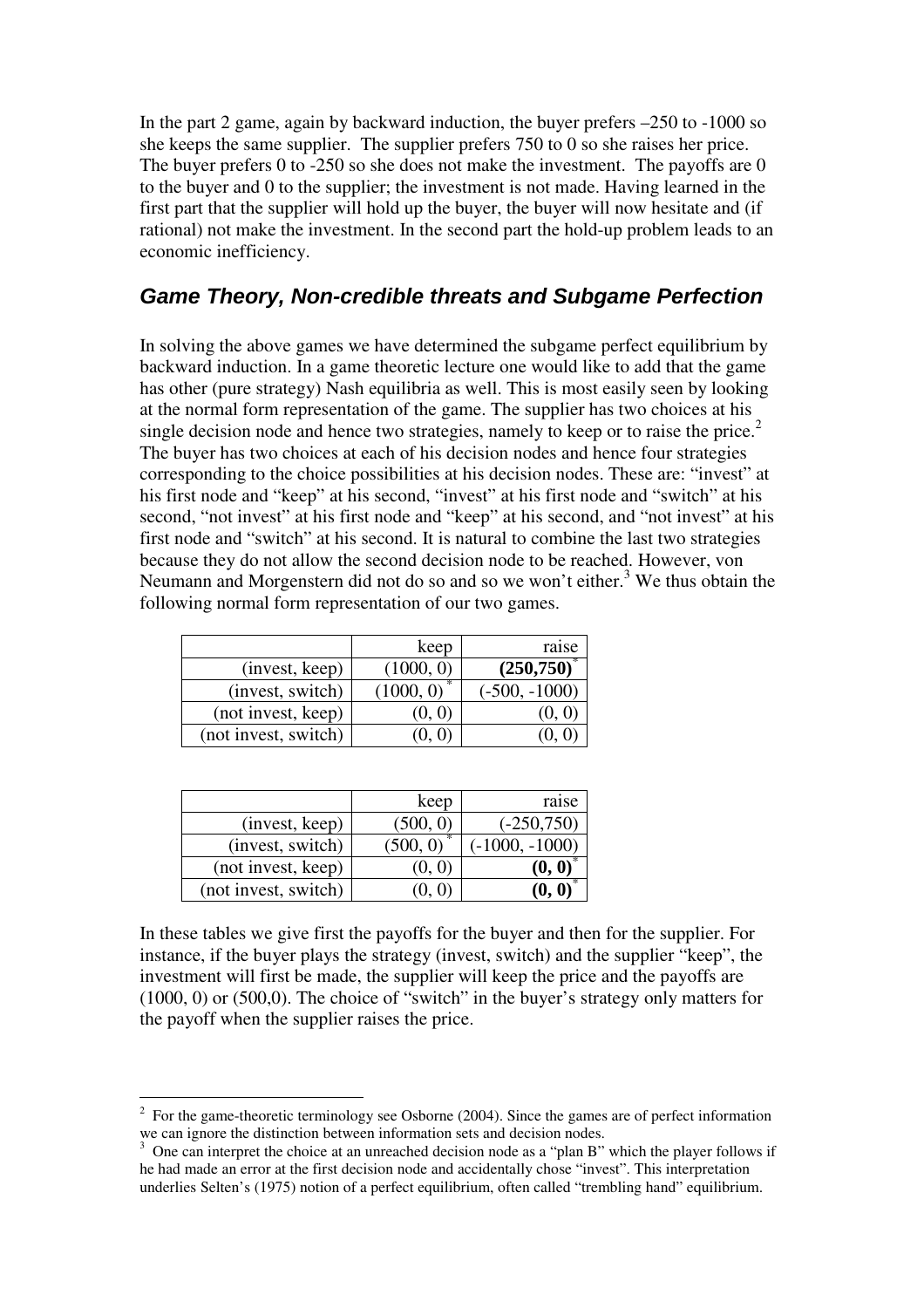The pure-strategy Nash equilibria of the games are indicated by an asterisk and the subgame-perfect equilibria are indicated by having the payoffs in bold. In the first game ((invest, keep), raise) is a subgame perfect equilibrium, in the second ((not invest, keep), raise) and ((not invest, switch), raise). In both games ((invest, switch), keep) is, however, also a Nash equilibrium: If the supplier believes that his opponent invests and then switches if the price is raised, he is better off not to raise the price. If the buyer believes that the opponent will not raise his price, it is equally optimal to keep or switch the supplier after a price change because the situation never arises. Thus both players behave optimally given the behaviour of the opponent, as required for a Nash-equilibrium. The problem with these equilibria, as identified by Schelling (1960), is that they are based on "non-credible" threats. The Buyer would like to make them at the beginning of the game and if he could commit himself to these actions, he would do so. However, if a price raise actually occurs, it is optimal for him to stay with the supplier and he will do so if he is rational and if no commitment possibility (which should be modelled explicitly in the game) exists. Selten (1965), in explicit reference to Schelling (1960), defines the notion of a subgame perfect equilibrium point such that it rules out equilibria based on such non-credible threats.

# **Experimental procedure**

### **Non-computerized**

Start by dividing the students into an even number of teams, seated at tables, with roughly the same number of students on each team and exactly the same number of teams in each half of the room; it helps if you have a room that naturally divides itself in two, such as a lecture theatre or computer room with a central gangway. Each team will be a single decision-maker in the experiment (Buyer or Supplier) and the members of the team will agree amongst themselves which decisions to take.<sup>4</sup> The teams in one half of the room will be Buyers and the teams in the other half of the room will be Suppliers. Good results can be obtained with about 20 teams (10 Buyers and 10 Suppliers); any fewer and the random matching will be less effective because the teams will play each other more than once, significantly more and it becomes too unwieldy and time-consuming to distribute and collect the decision sheets and enter the results in the summary spreadsheet.

As soon as the teams are seated, you need to decide on an order in which you will visit each team in turn, Buyer teams first, then Supplier teams, sticking to the exact same order throughout; this is important because you will need a well-established order if you are to perform the random matching quickly, accurately and anonymously.<sup>5</sup>

Provided there are no more than 52 teams, you can use a pack of playing cards to allocate unique names to each team. Split the pack into black cards and red cards and randomly distribute one black card to each Buyer team and one red card to each Supplier teams. Each team's name is simply the name of their card: for example, a

 4 We find that students generate better decisions and learn faster when two or more play together as a team, although there may be some noisy discussions.

<sup>5</sup> Anonymity of decision-making and random matching is not as critical in a teaching experiment as they would be in a research experiment; nonetheless it can significantly alter the results if anonymity is compromised.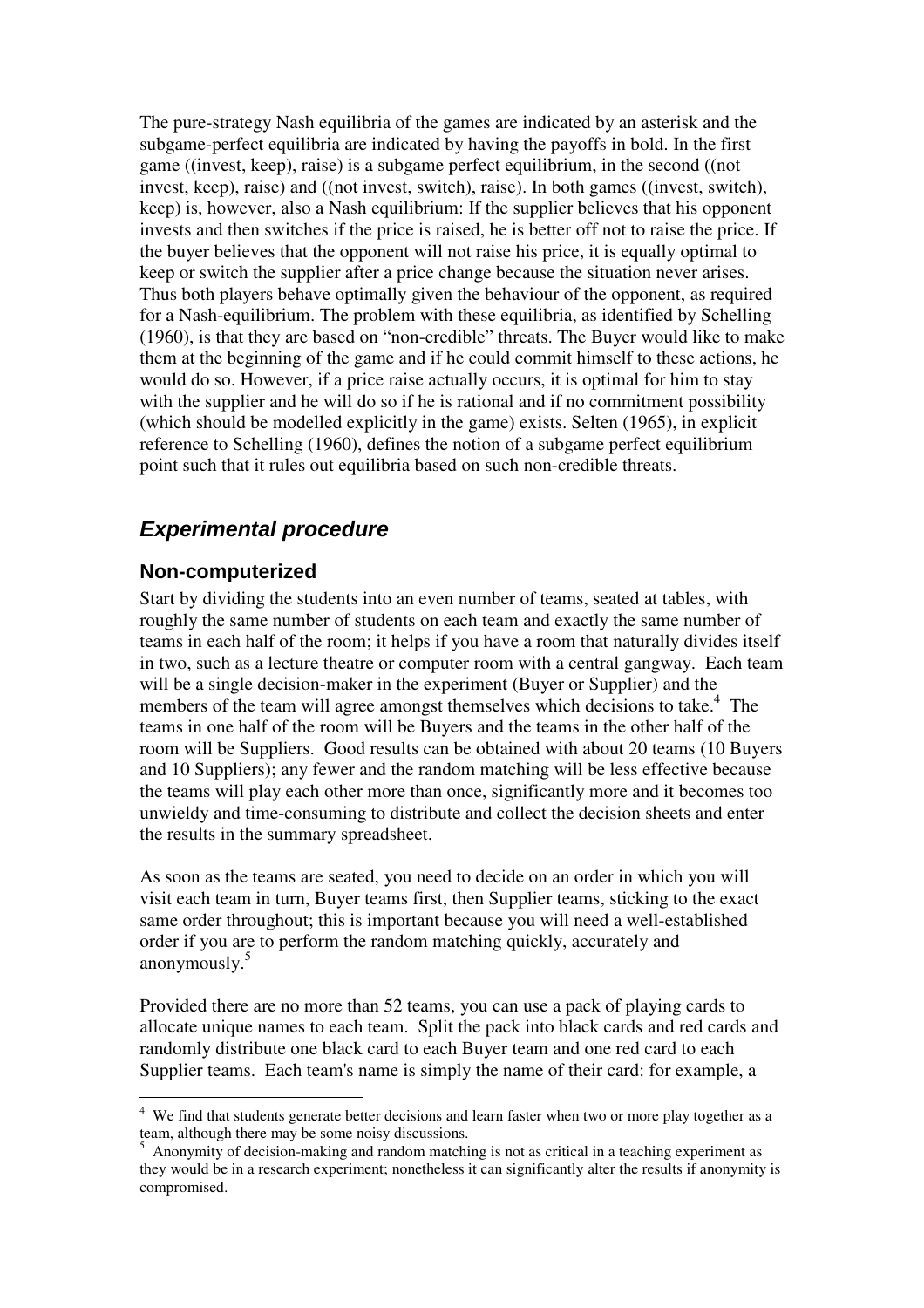Buyer team might be '6C' (six of clubs) and a Supplier team might be 'QH' (queen of hearts).

Hand out Part 1 Buyer record sheets to each Buyer team and Part 1 Supplier record sheets to each Supplier team and tell the teams to write their name (playing card) in the box provided. $6\overline{6}$  Explain that the teams will need to write this same name on their decision sheets. It is important that the teams keep their names private, particularly from their opponents in the other half of the room.

Hand out marker pens and copies of the Part 1 instructions to each team. You might wish to use black pens for the Buyers and red pens for the Suppliers; anonymity is enhanced if the pens are all of the same general type. Allow 5 to 10 minutes for reading the instructions and answering any questions that arise.<sup>7</sup> If there are no questions, it is worth asking if everything is understood.<sup>8</sup>

Hand out decision sheets for round 1 to each Buyer team in order, taking successive sheets off the top of the pile like you would when dealing a hand of cards. Remind them to write their Buyer team name and the round number '1' on the first sheet. It is now time for the Buyers to make their first decision: invest or not invest. After all Buyers have decided, collect up the decision sheets, visiting the teams in reverse order and placing successive sheets back on the top of the pile; $\degree$  also check that the Buyer team names and decisions have been recorded clearly.

Now comes the start of the random matching and some care is needed at this point. You take an arbitrary number N of decision sheets from the top of the pile and place them on the bottom of the pile; the analogy is with cutting a pack of cards. You must remember the value of N that you chose; you will choose different 'random' values each round, making sure that the students cannot see what you are doing. You then hand out the re-ordered decision sheets to each Supplier team in order<sup>10</sup>. Remind them to write their Supplier team name on the sheet. It is now time for the Suppliers to make their decision: raise price or keep it the same<sup>11</sup>. After all Suppliers have made their decisions, collect up the decision sheets, visiting the teams in order and ensuring that the decision sheets go back in the pile in the same order in which you handed them out; also check that the Supplier team names and decisions have been recorded clearly.

 $\overline{a}$ 

<sup>&</sup>lt;sup>6</sup> Don't leave the photocopying and purchasing of experimental materials until 10 minutes before the class is due to start!

 $<sup>7</sup>$  If you have a high percentage of students for whom English is not a first language, it will speed up</sup> the class if you email or circulate the Part 1 instructions to the students in advance.

<sup>8</sup> The instructions are intended to be self-explanatory but students occasionally ask for clarification, so we recommend that you too read the instructions beforehand!

<sup>&</sup>lt;sup>9</sup> The idea is to re-trace your steps and re-construct the original ordering of the pile of decision sheets. You may prefer always to visit the teams in the same 'forwards' order, in which case you will need to add successive sheets to the bottom of the pile when taking them back. It is a matter of personal taste what method you use.

<sup>&</sup>lt;sup>10</sup> This random matching procedure may sound complicated but the idea is to be able to hand out and collect up the decision sheets in the shortest possible time.

<sup>&</sup>lt;sup>11</sup> If the Buyer has decided not to invest, the Supplier has no decision to make but you may still wish to ask the Supplier to indicate whether or not she would have raised her price.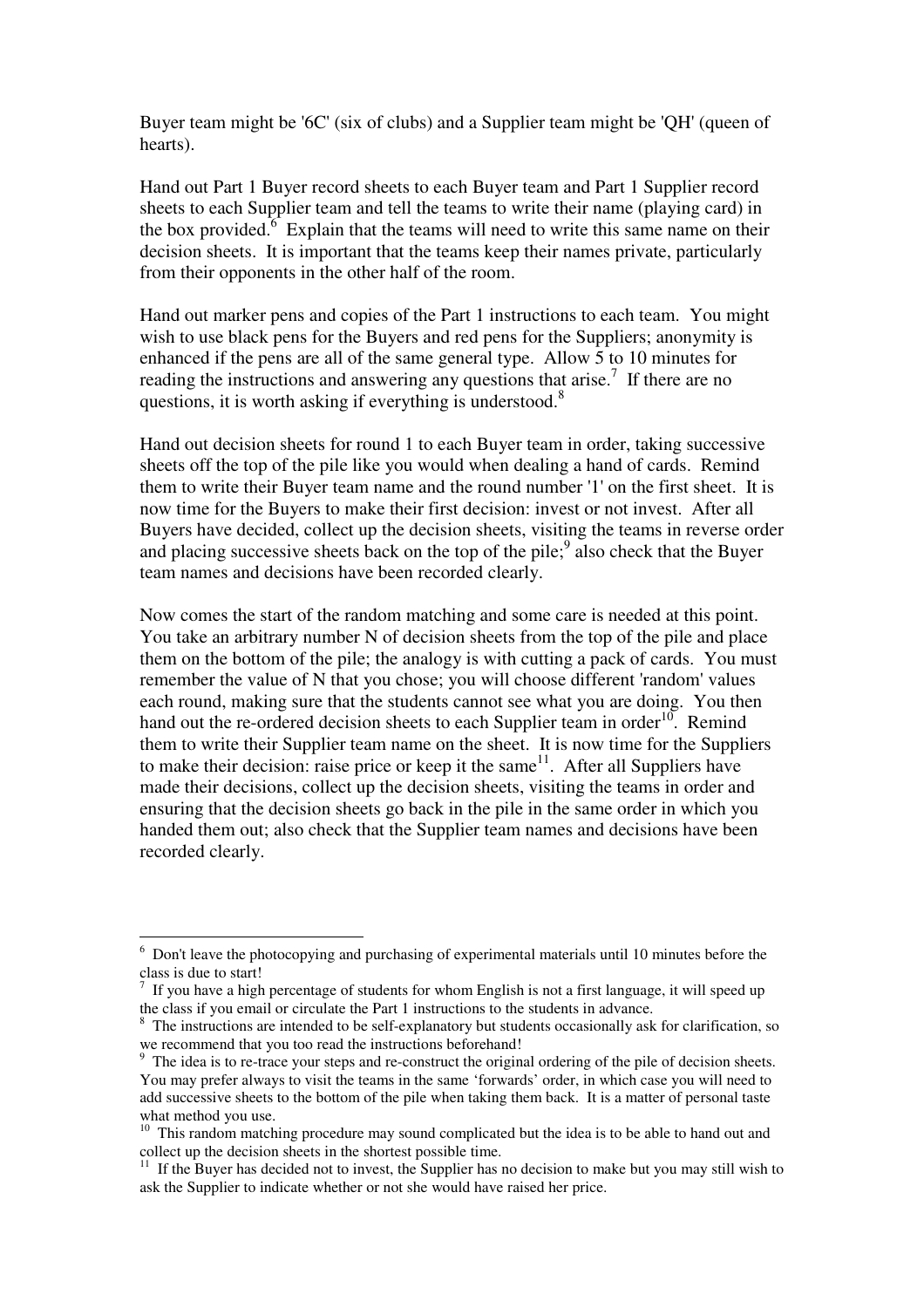In order to return each decision sheet to the correct Buyer team, you must restore the original order by taking N sheets from the bottom of the pile and placing them on the top of the pile. Now you can visit each Buyer team in order and hand out the sheets. You should ask each team to verify that they have the correct decision sheet: the Buyer team name on the sheet should be a match with their playing card.<sup>12</sup> It is now time for the Buyers to make their second decision: keep the same Supplier or change.<sup>13</sup> It is also time for the Buyers to record the outcome of the round (decisions and payoffs) on their record sheets; you should check that this has been done as you go round and collect up the decision sheets (visiting the teams in order as always). We find that students are quite competitive and they like to receive immediate feedback at the end of an experiment as to how well they have performed relative to their peers: the completed record sheets are the only means of providing this feedback.

Finally, transfer N sheets from the top of the pile to the bottom, before returning the decision sheets to the Supplier teams (in order) for the last time, asking each team to verify that they have the correct decision sheet. Check that the Suppliers record the outcome of the round (decisions and payoffs) on their record sheets.<sup>14</sup> If you have an assistant, they can be collecting up the decision sheets from the Suppliers and entering the decisions from round 1 into the summary spreadsheet, leaving you free to concentrate on round 2.<sup>15</sup>

Proceed as above through rounds 2 to 5.

 $\overline{a}$ 

After completing round 5, explain that the Buyer is about to face changed payoffs because the cost of making the investment has increased. Hand out copies of the Part 2 instructions to each team. Allow 2 or 3 minutes for reading the instructions and answering questions. Then proceed as above with rounds 6 to 10.

It is now time to hand out the questionnaire, which the students must complete before you start any discussion of the results. The questionnaire will also keep the students busy while you enter the remaining results in the summary spreadsheet. If you are on your own, you can do a quick summary simply by asking the Supplier teams to add up how many times each of the 4 possible outcomes were reached in rounds 1 to 5 versus rounds 6 to 10 (that is, 8 numbers in all per Supplier). It adds to the enjoyment of the experiment if the students are able to see at least a summary of the results, and ideally also a graph, before the end of the class.

 $12$  Don't panic if something has gone wrong and a team complains that they have received the wrong sheet: you can either (1) use the team names written on the sheets to recover the situation, or (2) repeat the round. You may prefer (2) if you care about anonymity.

<sup>&</sup>lt;sup>13</sup> If the Buyer has decided not to invest, or the Supplier has decided not to raise her price, the Buyer has no second decision to make but you may still wish to ask the Buyer to indicate whether or not she would have kept the same Supplier.

<sup>&</sup>lt;sup>14</sup> You may wish to sample one or two of the decision sheets from the first round and, preserving anonymity as far as possible, discuss which decisions have been made. This will make the procedure more transparent to the students, leading to decision-making that is better informed, although biased (but this is NOT a research experiment).

<sup>15</sup> If, however, you are running the session on your own, it is better to leave the decision sheets with the Supplier teams so that they can help you produce a summary of the results at the end. We would not recommend mixing the activities of performing the random matching and summarising the results.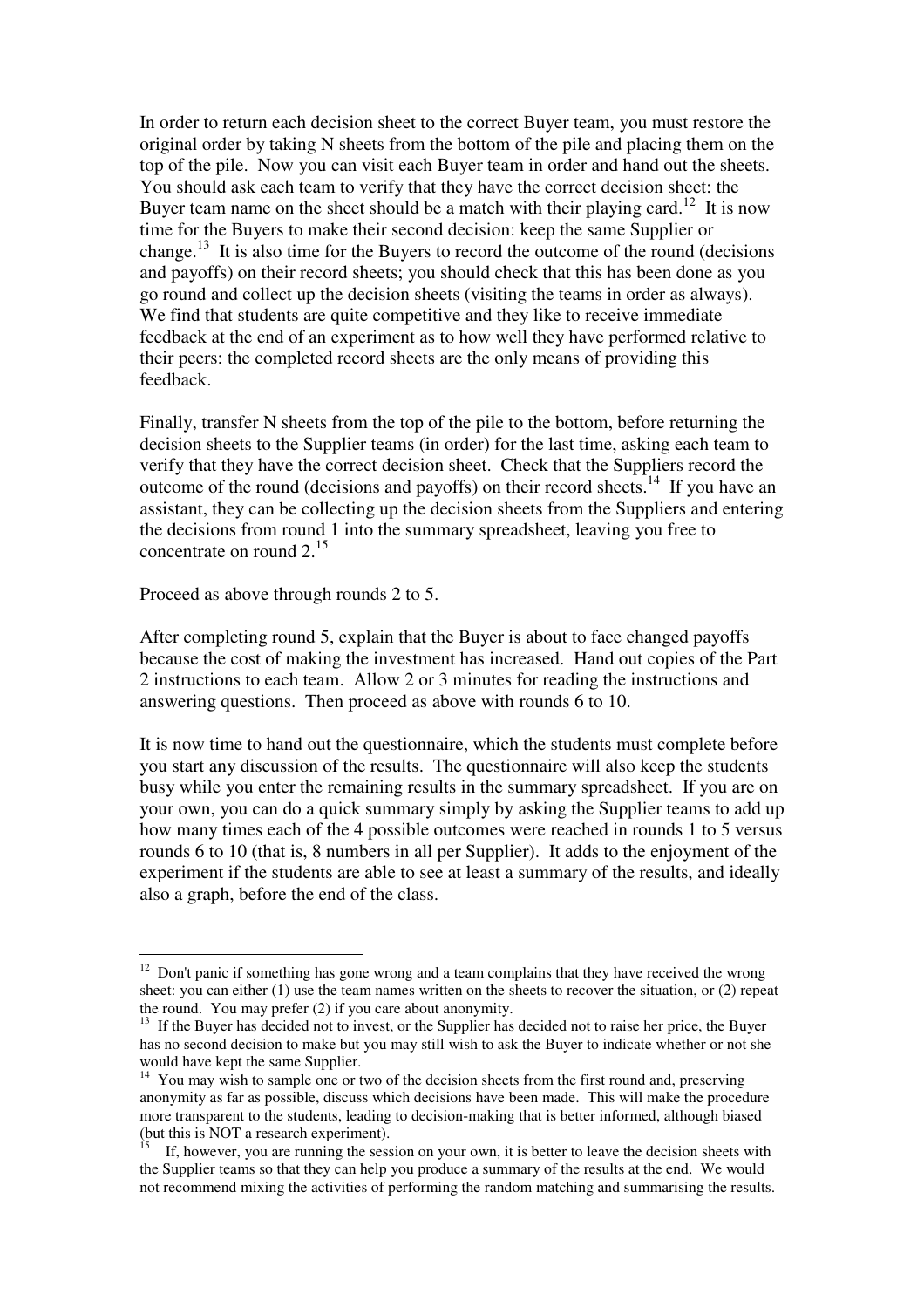# **Computerized (Feele Lab website)**

### *Detailed Procedure*

The computerized version of this experiment is available on the Feele Lab website. The procedure for setting up and running this experiment for the first time is as follows: (1) locate the Feele Lab homepage, (2) register your email address to obtain an experimenter's username and password, (3) log in as an experimenter, (4) create a new hold-up experiment, (5) add a default session to this experiment, (6) change some of the default configuration values, e.g. number of subjects, (7) start the session running, and (8) invite your students to log in to the session as 'subjects' while you monitor the 'View Results' screen.

To locate the Feele Lab homepage, do a Google search for the word 'feele' and click on the first link, FEELE Laboratory.

Click on the large-font link 'Lecturers: Run Experiments here' to display the Feele Website of Teaching Experiments page. There is an **Economics Network Presentation** (MS PowerPoint) in the Getting Started section which you may find helpful: right at the end of it is a series of screen-shots explaining how to register and log in as an experimenter and create your first experiment.

To register your email address, start from the Feele Website of Teaching Experiments page (see above) and click on 'Experimenter (lecturer) access'; the browser should open a new tab showing the Feele Lab Experimenter Access page. Click on the Register button [New Experimenter Registration] to bring up the Experimenter Registration page. Now enter your initials, your email address and your first and last names; your username will be emailed to you and consists of the initials you entered plus a numeric suffix. For the sake of an example, let us assume that your username is 'abc1'.

To log in as an experimenter for the first time, click on the Login Now button and enter your new username and password in the boxes provided on the Experimenter Login screen. (On subsequent occasions when you log in as an experimenter, you will need to start from the Feele Lab Experimenter Access page. You then bring up the exact same Experimenter Login screen by clicking on 'Experimenter (lecturer) access' and then on the Login button [Experimenter Login].) If you have logged in successfully, you will see a screen entitled, 'abc1 - View Experiments', where 'abc1' is your username.

To create a new hold-up experiment, click on the Add Experiment button. Set the Experiment Type to 'Holdup Problem' using the drop-down list and enter 'holdup' as the Access Suffix. (The Access Suffix is a code word of your own choosing that your students will need to know to be able to log in to your experiment.)

To add a default session to the new experiment, starting from the View Experiments screen, click on View Sessions to bring up a screen entitled 'Experiment abc1-holdup (Holdup Problem) – View Sessions'. Then click on Add Session to create session #1.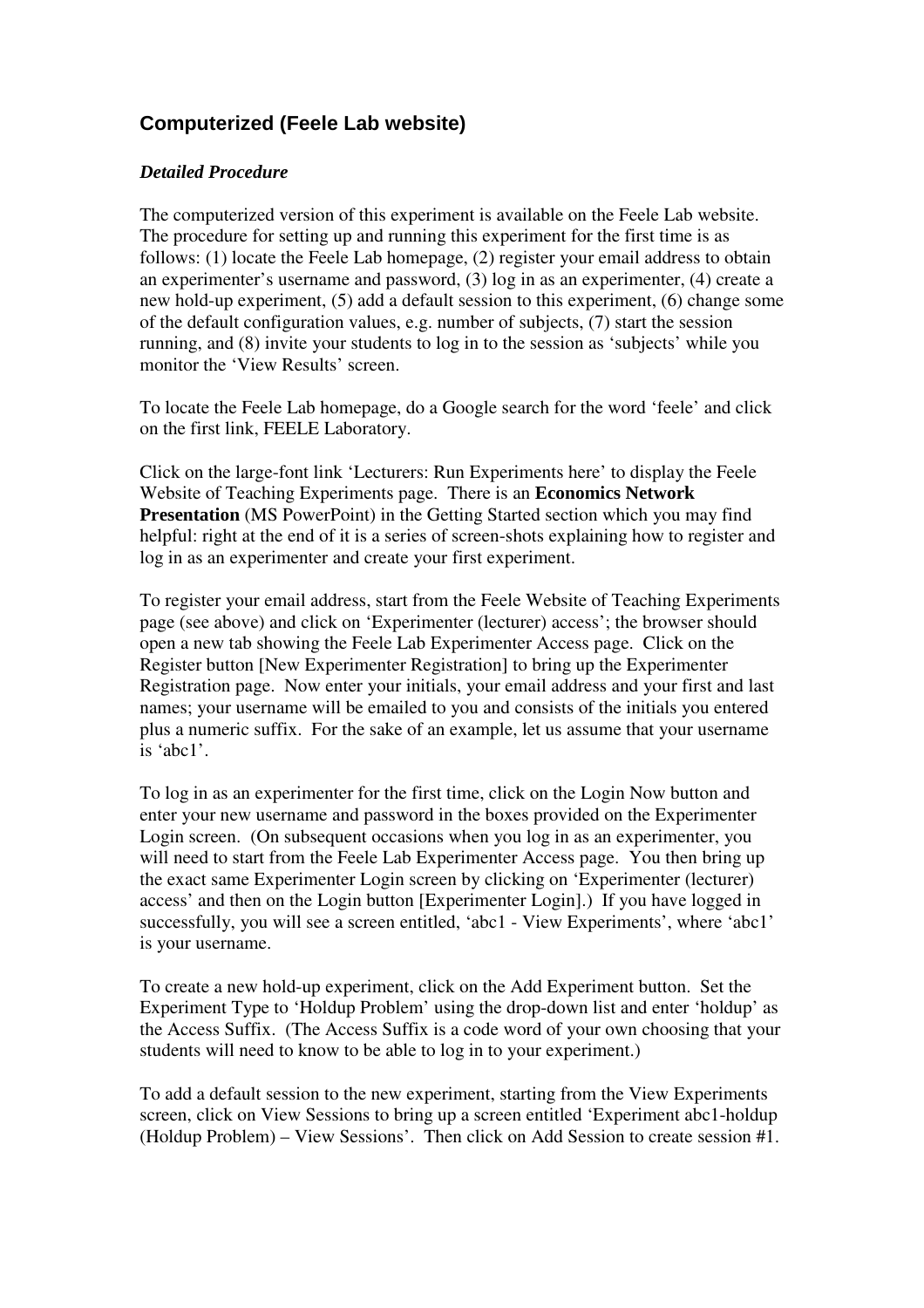To change the default configuration values, starting from the View Sessions screen, click on Configure to bring up a screen entitled 'Experiment abc1-holdup (Holdup Problem) - Configure Session #1'. Change the Number of Subjects' from 2 to however many students you have; you must have an even number and you may need to have students pair up in twos or threes to share a computer if the class is large. Click on Confirm to save your changes.

To start the session running, starting from the View Sessions screen, click on Start Run; the Status of the session changes from Ready (navy blue) to Running (green). This step is important: your students won't be able to log in if you forget to start the session running! To monitor you students as they log in, you should now click on View Results to bring up the results monitoring screen; this screen has a 10 second auto-refresh by default but you can click on Disable Refresh if it becomes annoying.

To log your students in to the running session, tell them to locate the Feele Lab homepage, as you did, by doing a Google search for the word 'feele' and clicking on the first link, FEELE Laboratory. They should then click on the large-font link 'Students: Log In here'; the browser opens a new tab showing the Feele Lab Participant Access page and they then click on the Login button [Participant Login] to bring up the Participant Login screen. In order to log in to your experiment, they need to enter an Access Code, which is 'abc1-holdup', where 'abc1' is your username and 'holdup' is the Access Suffix that you entered when you created the experiment (see above).

## *Hints and Tips*

Before running this experiment for the first time with real students, it is a good idea to set aside a few minutes to configure and run a short test session where you log in a couple of test subjects using multiple browser tabs and play say 2 rounds with low investment cost and 2 rounds with high investment cost, just to gain familiarity with the computer interface.

Just as with the non-computerized version of this experiment, if you have a high percentage of students for whom English is not a first language, it will speed up the class if you email or circulate the Part 1 instructions to the students in advance.

It will speed up the logging in process if you circulate hand-outs to the students explaining what to do; if you number the hand-outs beforehand, it will make it easier to count up how many students there are when configuring the software.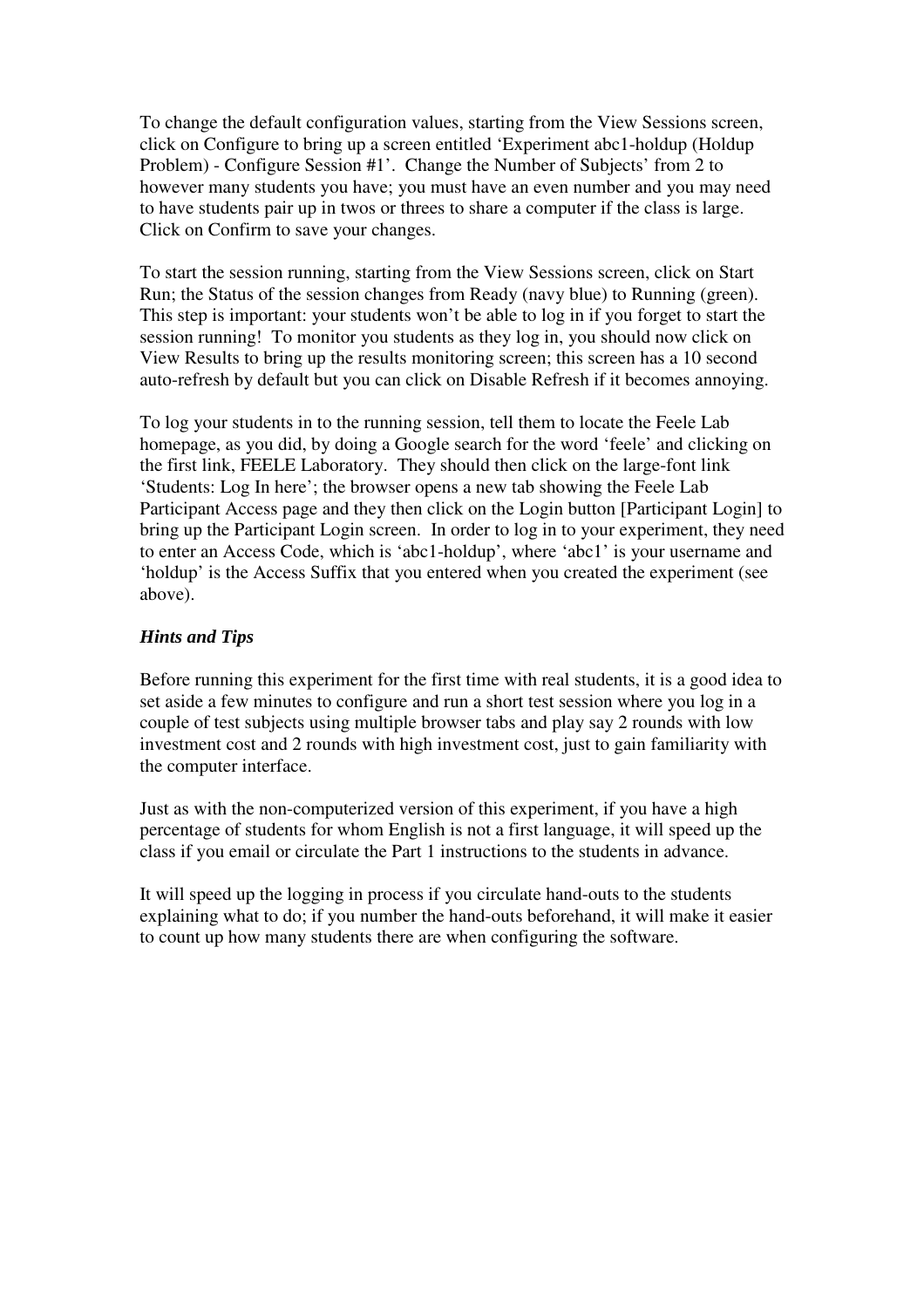# **Some results and suggestions for classroom discussion**

# **Results from a computerized session**

We ran the computerized version of this experiment in 2007 with 9 (randomly matched) pairs of undergraduates over 20 rounds.



The sub-game perfect equilibrium ((invest, keep), raise) is reached on 68 occasions in part 1 (rounds 1 to 10) but only 3 occasions in part 2 (rounds 11 to 20). Conversely, the 'do not invest' outcome is reached on only 3 occasions in part 1 but on 61 occasions in part 2. These are the predominant outcomes. The 'punishment' outcome (invest, change), raise) is reached on 16 occasions in part 1 and 24 occasions in part 2. The 'invest and keep price' outcome is hardly reached at all, occurring only 5 times in total, 3 in part 1 and 2 in part 2.

If we look at the outcomes round by round, there appears to be a slight 'last round' effect in round 10, where 3 pairs reach the punishment outcome. In part 2, there are 4 rounds (14, 15, 18 and 19) in which only two of the outcomes are reached: either the Buyer does not invest or else the punishment outcome is reached. The Buyer and Supplier appear to take a different view of the Buyer's threat to change suppliers; the Buyer would like to 'coerce' the Supplier into not raising her price, even though it is irrational to change suppliers because the subjects are randomly re-matched at the start of the next round.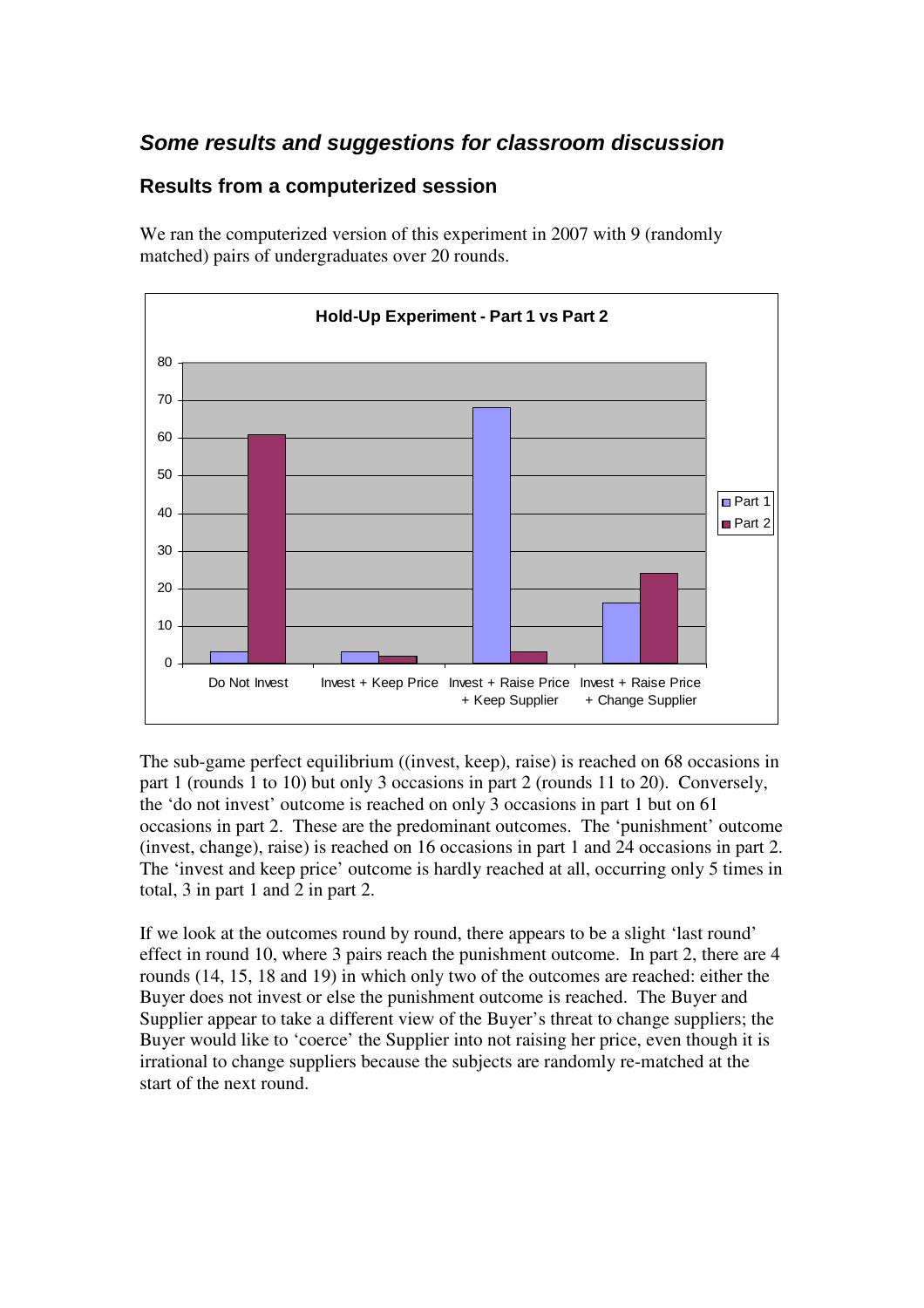

# **Suggestions for classroom discussion**

### **Is there a hold-up in part 1 of the experiment and is the outcome inefficient? How about part 2?**

In part 1, the Buyer is indeed held up, but the hold-up only affects the distribution of income because the Buyer still has some residual bargaining power. The outcome is not inefficient but the Supplier's income is determined more by the Buyer's willingness to pay than by the value of the work done. We have not considered inefficiencies that arise when resources are diverted to resolve contractual disputes, e.g. legal fees.

In part 2, the Supplier has relatively greater bargaining power and the hold-up largely prevents the investment from being made; this is an inefficient outcome.

### **Surely the contract could specify that the work be done to a fixed price, thereby eliminating the problem?**

Unfortunately it is prohibitively expensive to attempt to write and agree to a contract that anticipates every possible situation that may occur during a length project. There will always be loopholes that allow the supplier to default on the contract in subtle ways. Proving shirking in quality or effort in court can be difficult. The supplier will also be able to take advantage of unforeseeable external events.

In the case of the Soviet military, the arms manufacturers were able to cut costs by substituting goods of inferior quality. The state attempted to counter this by employing a small army of inspectors. For more complex items, such as tanks and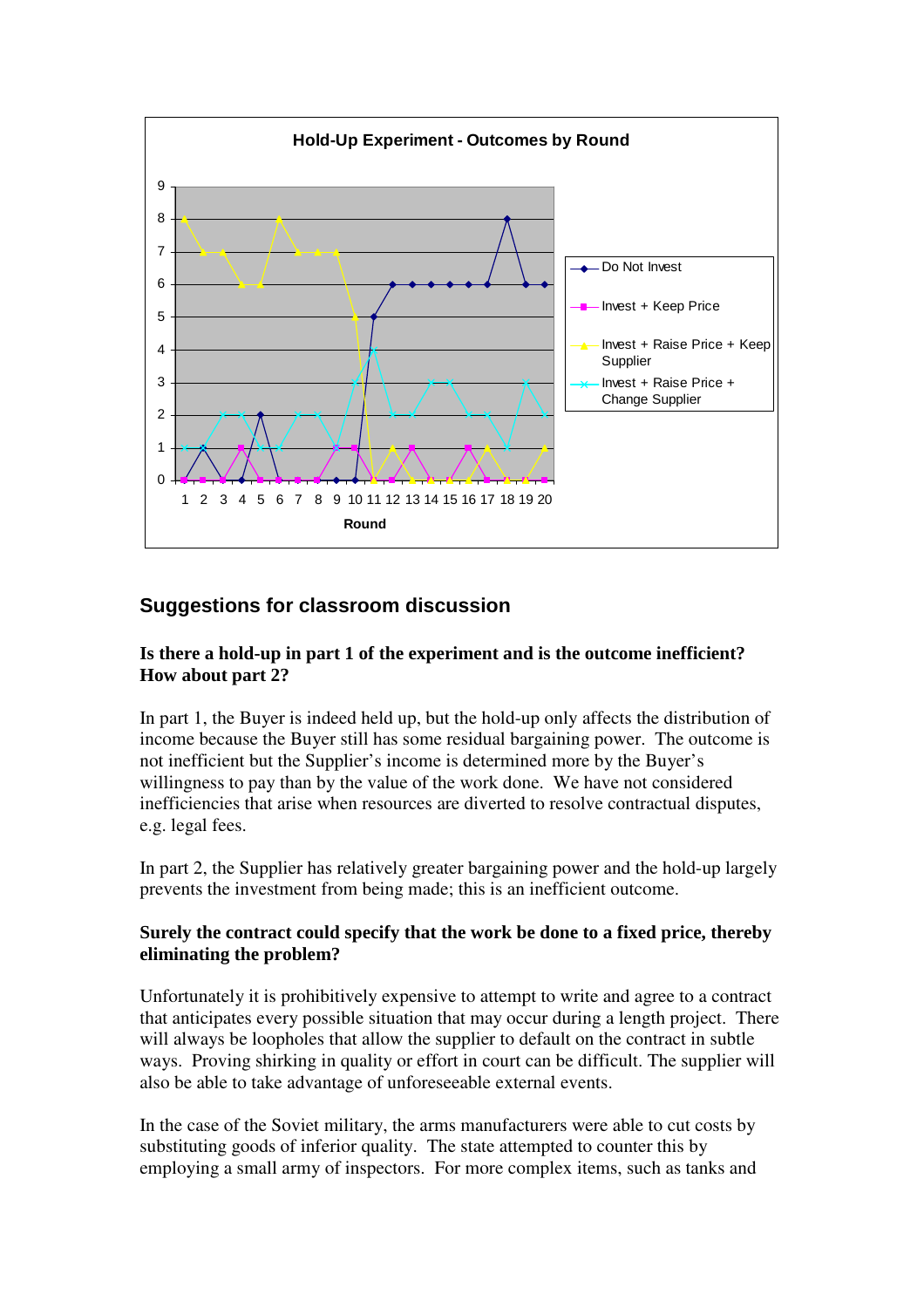guns, it turned out to be prohibitively expensive to monitor and correct quality during production, despite the fact that inferior quality was readily observable once the goods were delivered. A compromise was reached whereby the inspectors turned a blind eye to clear breaches of the contract, such as shortfalls in quantity and late deliveries, in return for improvements in quality; this collusion amounted to criminal deception and the individuals concerned risked punishment. It did lead to a more efficient outcome because the lowest quality items actually cost more to produce than they were worth to the army.

With Fisher versus GM, however, the hold-up came about because of a large and wholly unexpected increase in the demand for closed metal bodies in the early 1920s. The contract was cost-plus and specified that GM pay Fisher 17% over and above any non-capital costs. This gave Fisher a perverse incentive to build new plants further away from GM's plants, so that they could profit from the transportation costs. The solution was a merger between GM and Fisher.

### **Other examples of hold-ups.**

#### *Eurotunnel disputes.*

The Eurotunnel development is a more complex example of a hold-up resulting from several unforeseen external events. The contractor TML was working to a cost-plus contract to bore the tunnel and a fixed price contract to supply fixtures and fittings.

TML encountered unexpected geological problems from the outset and this, following late signing of the treaty, meant that it soon fell behind its targets, incurring a large financial penalty and leading to a dispute with the customer, Eurotunnel. The contract stipulated that work should continue while the dispute went to arbitration but TML was unwilling to sink more money into it. Eurotunnel too was now in trouble because it needed to demonstrate progress to its bankers. The banks (possibly missing an opportunity for a hold-up of their own?) brokered an agreement between the two parties that re-wrote parts of the cost-plus contract, allowing work to re-start.

The hold-up followed two unexpected developments which greatly increased the cost to TML of the fixed price contract. Firstly, the fire regulations were exceptionally demanding and TML had to re-design the train doors to be larger than normal, leading to significant knock-on costs that could not have been anticipated. Secondly, the railways demanded to be able to run three times the expected number of trains per hour, necessitating double the electrical power.

The dispute became increasingly acrimonious. TML went on a go-slow, which was very damaging to Eurotunnel, as any delay involved huge loss of potential revenue. Eurotunnel countered by delaying payments in an attempt to drive TML into negative cash flow. The negative cash flow, and the threat of liquidated damages, caused TML some pain, more so because the UK construction industry was in recession at the time. However Eurotunnel was under the greater pressure and in the end it was obliged to give ground.

#### *Training and Skills Shortages.*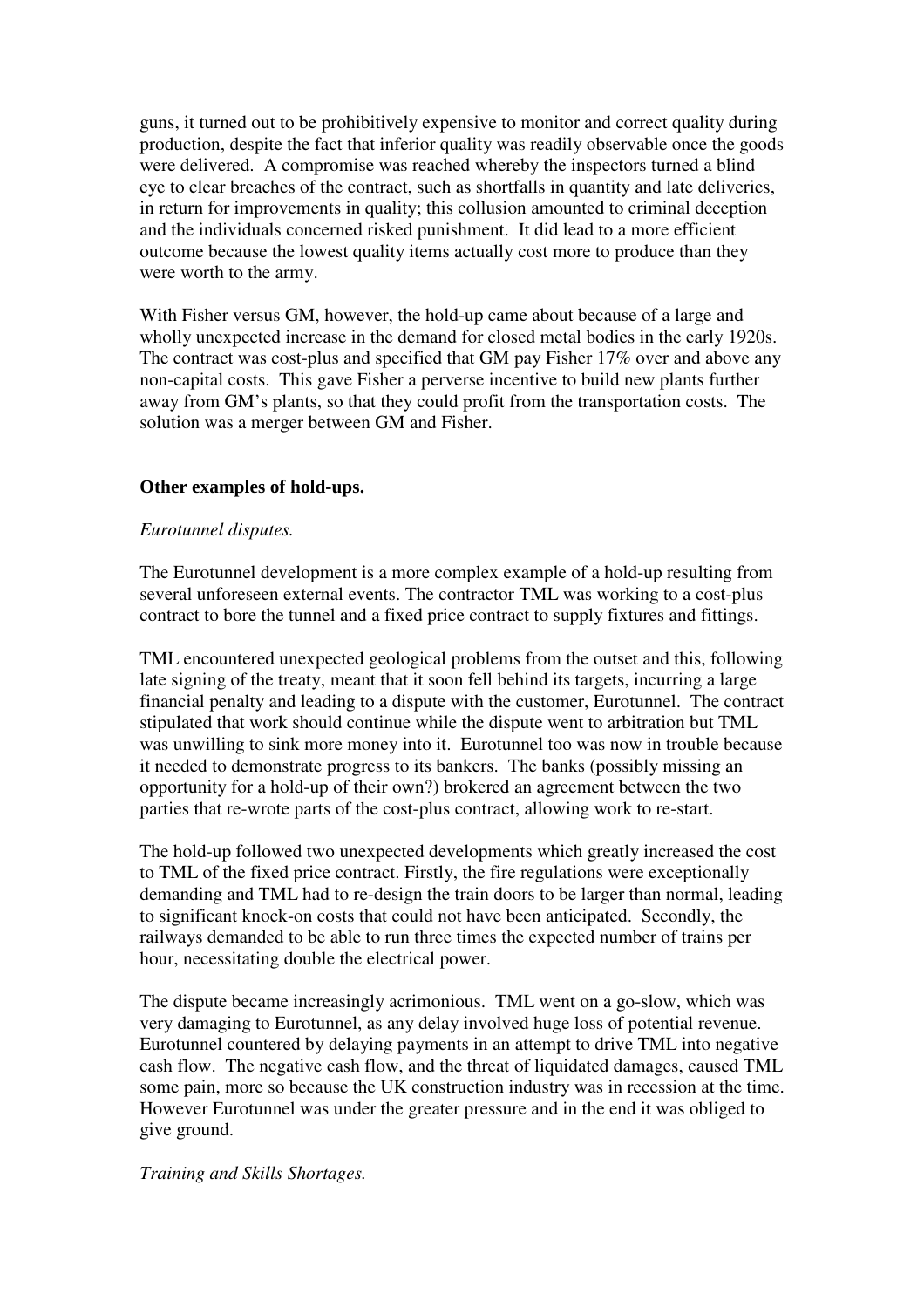When a new employee joins a company, they frequently require training before they are fully productive. The training may be specific to the particular firm or it may be more generally useful, usually in a related field, such as if the worker were to leave to join a competitor.

If the employee pays for the training in specific skills for that firm, by working for reduced wages while on probation, the firm has an incentive to hold up the worker when the probationary period is over, by offering them a different contract on less favourable terms; the company may also cherry-pick the best workers. The worker has very little power and can be exploited. The company benefits in the short term but, if it gets a very bad reputation, it may suffer from adverse selection, being unable to recruit good workers. Both parties may benefit from collective bargaining.

If, however, the company pays for the training, it is now the worker who has an incentive to hold up the company, by threatening to leave and work for a competitor. The company may counter this by making ex-employees sign a contract that they will not work for a direct competitor for a certain period of time. The contract may or may not be enforceable.

In both cases, the one paying for the training would not reap the rewards if the relationship is severed. This would allow the other party to hold them up and collect some of the returns. Hence, there is a disincentive to make an investment in skills which would benefit both parties.

#### *Car Body Design.*

In the 1980s, car manufacturer used to employ in-house software departments to do car body design by writing and maintaining bespoke code in a legacy language such as FORTRAN. This software base was large, complex and wholly undocumented, making it maintainable only by the original authors. It was difficult for the company to recruit a replacement for anyone who left. Even if a company found someone with the appropriate knowledge of fluid mechanics and programming (in all likelihood poached from a very limited number of competitors), that person would still have difficulty comprehending the code. So the software department was able to hold up the company and demand high wages and obtain a high degree of job security.

The "solution" to this problem for the firm came from an unexpected direction: cartoons. It so happened that the software used to animate digital movies could also be applied to designing prototypes. At the same time commercial software such as Fluent became available to work out the aerodynamic properties of the body. Together they eliminated the need for internal software development and the car companies were able to escape from the hold-up by out-sourcing the software design to 'Hollywood' and other  $3<sup>rd</sup>$  parties. The few programmers left in the design department were relegated to adapting and using software developed elsewhere. This is the exact reverse of the Fisher/GM situation, where vertical integration was seen as the solution to the problem. Here, we see a general benefit for using standardized products in preventing a hold-up problem.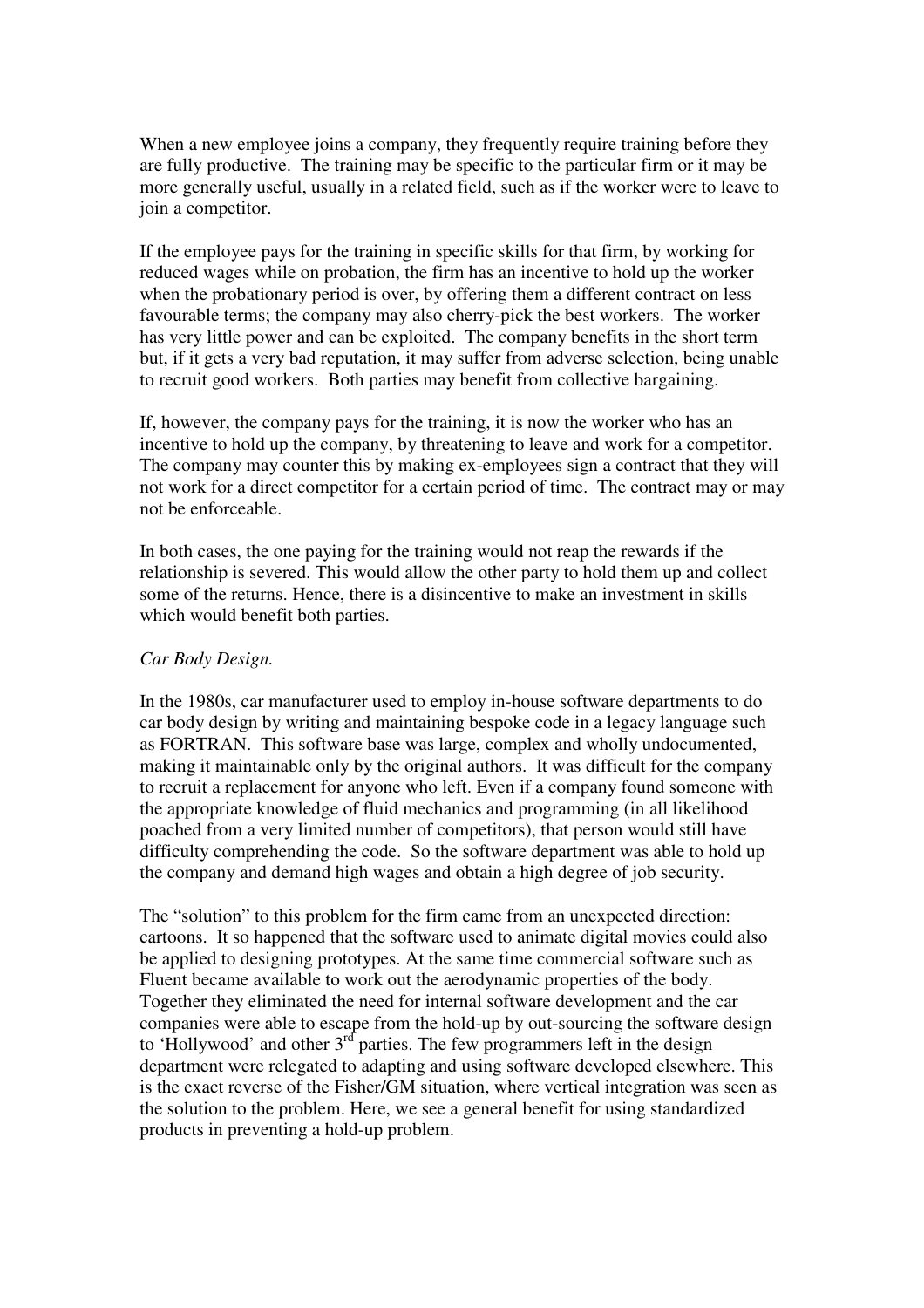### *Large civil engineering and public sector software projects.*

Typically the contract is largely fixed price, is put out to tender and goes to the lowest bidder. The specification is vague and it is difficult for the contractor to estimate costs at the outset. The auction is highly competitive and is effectively all-pay because of the high cost of tendering. The successful contractor is left with a significant winner's curse and a strong incentive to exploit to the maximum any opportunity for hold-up. The project is complex with many changes of specification, providing an excuse for the contractor to raise prices. If the project has a fixed deadline, such as the construction of an Olympic venue, it is the customer, not the contractor, who is in the most trouble if the project is running late; the contractor is then able to make more and more outrageous demands, although there is a limit to this because ultimate failure of the project would be damaging to the contractor's reputation. The customer's last resort is to go to court but this threat is not always credible: it is time-consuming and requires expert testimony, distracting resources from the task in hand and doing nothing to recover lost time.

### **Punishment.**

While the subgame perfect equilibrium prediction does quite well in this setting, there are sometimes a handful of buyers that switch suppliers once the price is raised, essentially punishing the suppliers. This outcome is always worse for both the buyers and the suppliers. This relates to punishment in public good games and the ultimatum game. One should definitely point out to those employing that strategy that profits are lower, but you could emphasize if the game is repeated with the same supplier or there can be reputations of individual buyers, then the strategy of punishment can indeed be viable.

# Conclusion.

We have presented both a hand run and computerized classroom experiment that demonstrates the hold-up problem to students. While simple in structure, it conveys the key ingredients of a core industrial organization problem with many real-life examples. In our experience this experiment will help students understand key concepts in courses of Industrial Organization, Game Theory, and Law and Economics.

We have suggested ways to use the experiment in class. We suggested further questions and answers and more motivating examples for the hold up problem. For a game theory class we suggest to combine this experiment, where subgame perfection tend to perform well when students can the game tree, with games like the ultimatum game, where the subgame perfect equilibrium is hardly ever observed.

Our experiment is based on a very simple perfect information game with a unique subgame perfect equilibrium. In richer models of the hold up problem one will have to discuss additional concepts like renegotiation proofness. Further developments for classroom experiments could address the behaviour in such richer models.